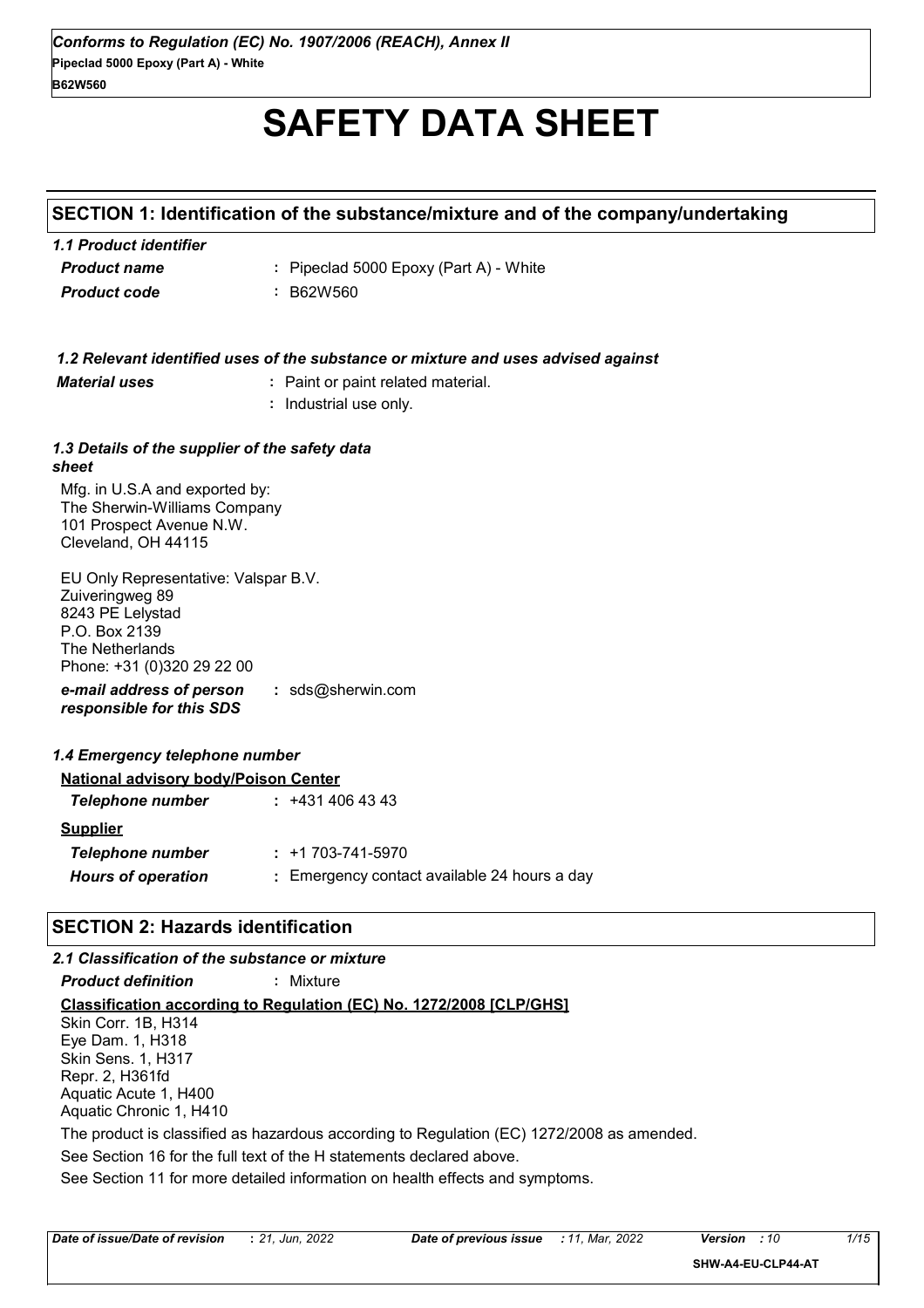## **SECTION 2: Hazards identification**

#### *2.2 Label elements*

| <b>Hazard pictograms</b>              |                                                                                                                                                                                                                                          |  |
|---------------------------------------|------------------------------------------------------------------------------------------------------------------------------------------------------------------------------------------------------------------------------------------|--|
| <b>Signal word</b>                    | Danger                                                                                                                                                                                                                                   |  |
| <b>Hazard statements</b>              | : Causes severe skin burns and eye damage.<br>May cause an allergic skin reaction.<br>Suspected of damaging fertility. Suspected of damaging the unborn child.<br>Very toxic to aquatic life with long lasting effects.                  |  |
| <b>Precautionary statements</b>       |                                                                                                                                                                                                                                          |  |
| <b>Prevention</b>                     | : Wear protective gloves, protective clothing, eye protection, face protection, or<br>hearing protection. Avoid release to the environment.                                                                                              |  |
| <b>Response</b>                       | : Collect spillage. IF INHALED: Immediately call a POISON CENTER or doctor. IF<br>SWALLOWED: Immediately call a POISON CENTER or doctor. IF ON SKIN (or<br>hair): Take off immediately all contaminated clothing. Rinse skin with water. |  |
| <b>Storage</b>                        | : Not applicable.                                                                                                                                                                                                                        |  |
| <b>Disposal</b>                       | : Not applicable.                                                                                                                                                                                                                        |  |
| <b>Hazardous ingredients</b>          | : Phenol, polymer with formaldehyde, glycidylether<br>4-Nonylphenol<br><b>Epoxy Polymer</b>                                                                                                                                              |  |
| <b>Supplemental label</b><br>elements | : Warning! Hazardous respirable droplets may be formed when sprayed. Do not<br>breathe spray or mist. FOR INDUSTRIAL USE ONLY                                                                                                            |  |

#### **Special packaging requirements**

Not applicable.

#### *2.3 Other hazards*

This mixture does not contain any substances that are assessed to be a PBT or a vPvB.

*Other hazards which do* **:** *not result in classification* : None known.

## **SECTION 3: Composition/information on ingredients**

#### *3.2 Mixture* **:**

| <b>Product/ingredient</b><br>name                      | <b>Identifiers</b>                                                                      | $\%$                   | <b>Regulation (EC) No. 1272/2008 [CLP]</b>                                                                                                         | Type             |
|--------------------------------------------------------|-----------------------------------------------------------------------------------------|------------------------|----------------------------------------------------------------------------------------------------------------------------------------------------|------------------|
| Phenol, polymer with<br>formaldehyde,<br>glycidylether | ICAS: 28064-14-4                                                                        | $≥25 - ≤50$            | <b>Skin Irrit. 2, H315</b><br>Eye Irrit. 2, H319<br>Skin Sens. 1, H317<br>Aquatic Chronic 2, H411                                                  | $[1]$            |
| 4-Nonylphenol                                          | EC: 284-325-5<br>CAS: 84852-15-3<br>Index: 601-053-00-8                                 | ≤10                    | Acute Tox. 4, H302<br>Skin Corr. 1B, H314<br>Eye Dam. 1, H318<br>Repr. 2, H361fd<br>Aquatic Acute 1, H400 (M=10)<br>Aquatic Chronic 1, H410 (M=10) | [1] [5]          |
| <b>Epoxy Polymer</b>                                   | IREACH #:<br>01-2119456619-26<br>EC: 216-823-5<br>CAS: 1675-54-3<br>Index: 603-073-00-2 | ≤10                    | Skin Irrit. 2, H315<br>Eye Irrit. 2, H319<br>Skin Sens. 1, H317<br>Aquatic Chronic 2, H411                                                         | [1] [2]<br>$[1]$ |
| Date of issue/Date of revision                         | : 21, Jun, 2022                                                                         | Date of previous issue | : 11, Mar, 2022<br><b>Version</b><br>:10                                                                                                           | 2/15             |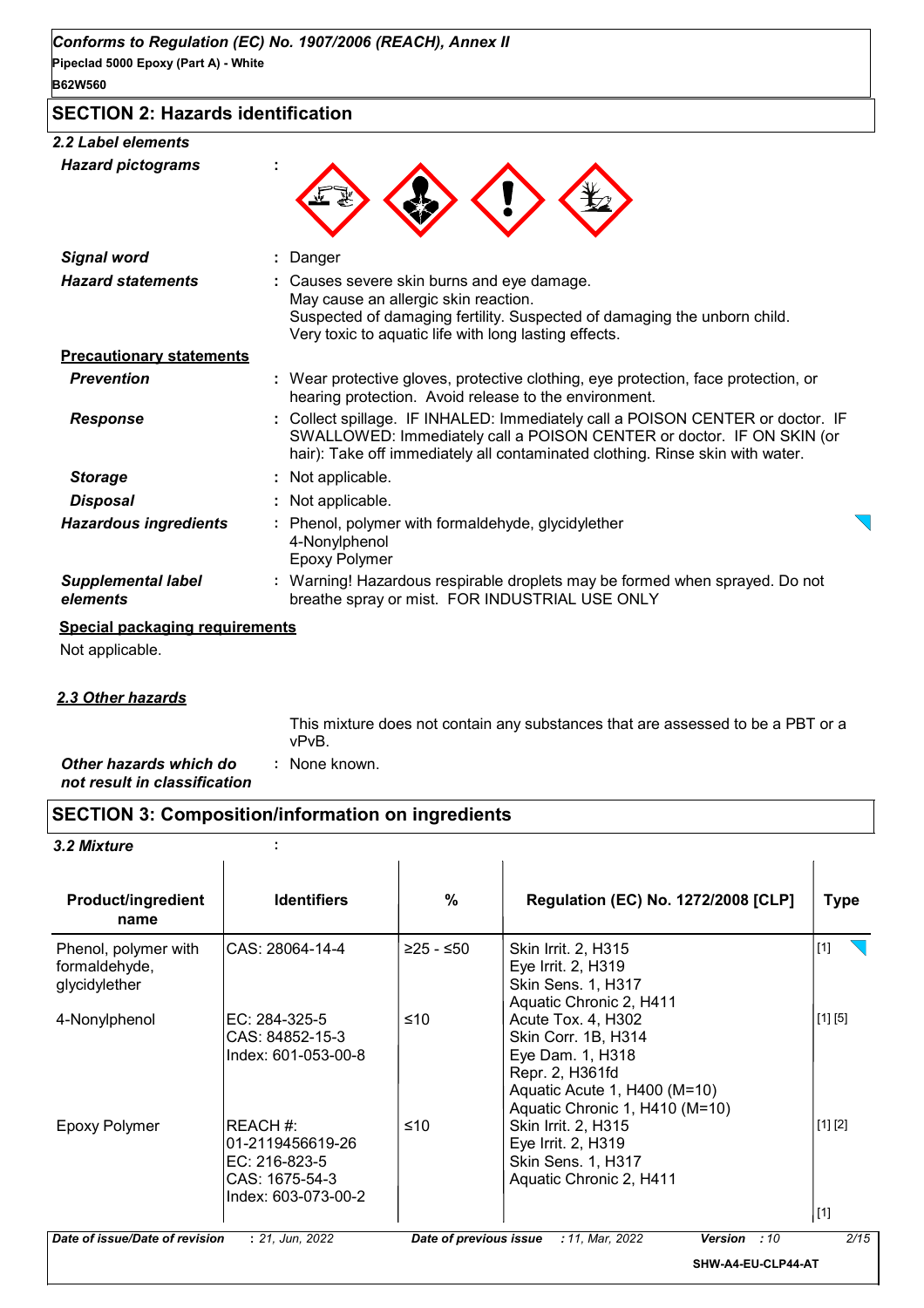## *Conforms to Regulation (EC) No. 1907/2006 (REACH), Annex II*

**Pipeclad 5000 Epoxy (Part A) - White**

## **B62W560**

#### **SECTION 3: Composition/information on ingredients**

| Zinc Phosphate                | $EC: 231-944-3$<br>CAS: 7779-90-0<br>Index: 030-011-00-6                                 | $\leq$ 3 | Aquatic Acute 1, H400 (M=1)<br>Aquatic Chronic 1, H410 (M=1)                                                                                   |         |
|-------------------------------|------------------------------------------------------------------------------------------|----------|------------------------------------------------------------------------------------------------------------------------------------------------|---------|
| Organosilane Ester            | IREACH #:<br>01-2119513212-58<br>EC: 219-784-2<br>CAS: 2530-83-8                         | $\leq$ 3 | Eye Dam. 1, H318                                                                                                                               | [1] [2] |
| Zinc Oxide                    | REACH #:<br>01-2119463881-32<br>$EC: 215-222-5$<br>CAS: 1314-13-2<br>Index: 030-013-00-7 | ≤3       | Aquatic Acute 1, H400 (M=1)<br>Aquatic Chronic 1, H410 (M=1)                                                                                   | $[1]$   |
| Phenol, 2-nonyl-,<br>branched | EC: 294-048-1<br>CAS: 91672-41-2                                                         | <1       | Acute Tox. 4, H302<br>Skin Corr. 1B, H314<br>Eye Dam. 1, H318<br>Repr. 2, H361<br>Aquatic Acute 1, H400 (M=1)<br>Aquatic Chronic 1, H410 (M=1) | $[1]$   |
|                               |                                                                                          |          | See Section 16 for the full text of the H<br>statements declared above.                                                                        |         |

There are no additional ingredients present which, within the current knowledge of the supplier and in the concentrations applicable, are classified as hazardous to health or the environment, are PBTs or vPvBs or have been assigned a workplace exposure limit and hence require reporting in this section.

**Type** 

[1] Substance classified with a health or environmental hazard

[2] Substance with a workplace exposure limit

[3] Substance meets the criteria for PBT according to Regulation (EC) No. 1907/2006, Annex XIII

[4] Substance meets the criteria for vPvB according to Regulation (EC) No. 1907/2006, Annex XIII

[5] Substance of equivalent concern

[6] Additional disclosure due to company policy

Occupational exposure limits, if available, are listed in Section 8.

## **SECTION 4: First aid measures**

## *4.1 Description of first aid measures*

| <b>General</b>                    | : In all cases of doubt, or when symptoms persist, seek medical attention. Never give<br>anything by mouth to an unconscious person. If unconscious, place in recovery<br>position and seek medical advice.                                                                                                                                                                                                     |
|-----------------------------------|-----------------------------------------------------------------------------------------------------------------------------------------------------------------------------------------------------------------------------------------------------------------------------------------------------------------------------------------------------------------------------------------------------------------|
| Eye contact                       | : Check for and remove any contact lenses. Immediately flush eyes with running<br>water for at least 15 minutes, keeping eyelids open. Seek immediate medical<br>attention.                                                                                                                                                                                                                                     |
| <b>Inhalation</b>                 | : Remove to fresh air. Keep person warm and at rest. If not breathing, if breathing is<br>irregular or if respiratory arrest occurs, provide artificial respiration or oxygen by<br>trained personnel.                                                                                                                                                                                                          |
| <b>Skin contact</b>               | : Remove contaminated clothing and shoes. Wash skin thoroughly with soap and<br>water or use recognized skin cleanser. Do NOT use solvents or thinners.                                                                                                                                                                                                                                                         |
| <b>Ingestion</b>                  | : If swallowed, seek medical advice immediately and show this container or label.<br>Keep person warm and at rest. Do NOT induce vomiting.                                                                                                                                                                                                                                                                      |
| <b>Protection of first-aiders</b> | : No action shall be taken involving any personal risk or without suitable training. If it<br>is suspected that fumes are still present, the rescuer should wear an appropriate<br>mask or self-contained breathing apparatus. It may be dangerous to the person<br>providing aid to give mouth-to-mouth resuscitation. Wash contaminated clothing<br>thoroughly with water before removing it, or wear gloves. |

#### *4.2 Most important symptoms and effects, both acute and delayed*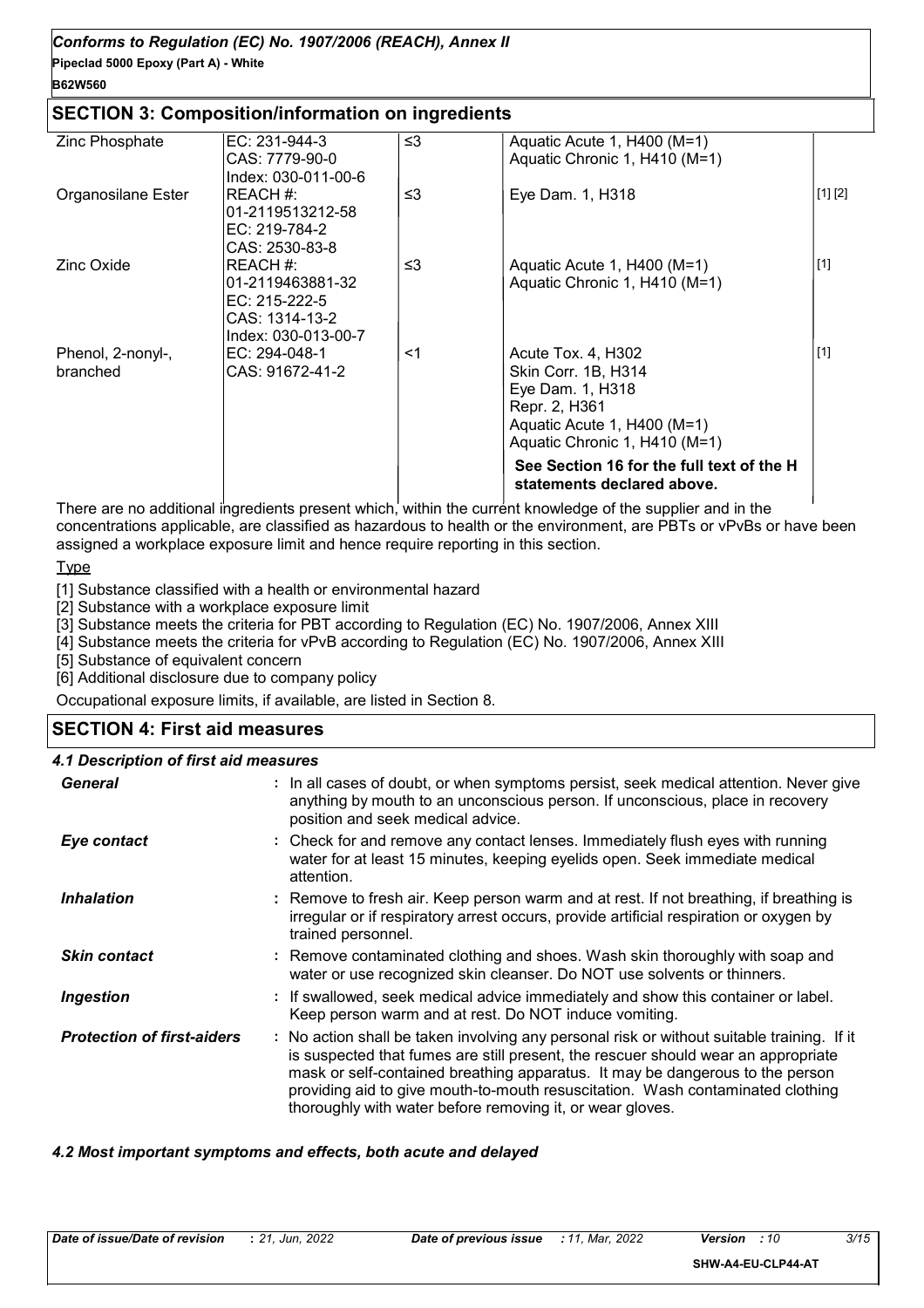#### **B62W560**

#### **SECTION 4: First aid measures**

There are no data available on the mixture itself. Procedure used to derive the classification according to Regulation (EC) No. 1272/2008 [CLP/GHS]. See Sections 2 and 3 for details.

Exposure to component solvent vapor concentrations in excess of the stated occupational exposure limit may result in adverse health effects such as mucous membrane and respiratory system irritation and adverse effects on the kidneys, liver and central nervous system. Symptoms and signs include headache, dizziness, fatigue, muscular weakness, drowsiness and, in extreme cases, loss of consciousness.

Solvents may cause some of the above effects by absorption through the skin. Repeated or prolonged contact with the mixture may cause removal of natural fat from the skin, resulting in non-allergic contact dermatitis and absorption through the skin.

If splashed in the eyes, the liquid may cause irritation and reversible damage.

Ingestion may cause nausea, diarrhea and vomiting.

This takes into account, where known, delayed and immediate effects and also chronic effects of components from short-term and long-term exposure by oral, inhalation and dermal routes of exposure and eye contact.

Contains bis-[4-(2,3-epoxipropoxi)phenyl]propane. May produce an allergic reaction.

#### *4.3 Indication of any immediate medical attention and special treatment needed*

| <b>Notes to physician</b>  | : Treat symptomatically. Contact poison treatment specialist immediately if large<br>quantities have been ingested or inhaled. |
|----------------------------|--------------------------------------------------------------------------------------------------------------------------------|
| <b>Specific treatments</b> | No specific treatment.                                                                                                         |

See toxicological information (Section 11)

| <b>SECTION 5: Firefighting measures</b>                  |                                                                                                                                                  |  |
|----------------------------------------------------------|--------------------------------------------------------------------------------------------------------------------------------------------------|--|
| 5.1 Extinguishing media<br><b>Suitable extinguishing</b> | : Recommended: alcohol-resistant foam, carbon dioxide, powders.                                                                                  |  |
| media                                                    |                                                                                                                                                  |  |
| Unsuitable extinguishing<br>media                        | : Do not use water jet.                                                                                                                          |  |
|                                                          | 5.2 Special hazards arising from the substance or mixture                                                                                        |  |
| <b>Hazards from the</b><br>substance or mixture          | : Fire will produce dense black smoke. Exposure to decomposition products may<br>cause a health hazard.                                          |  |
| <b>Hazardous combustion</b><br>products                  | : Decomposition products may include the following materials: carbon monoxide,<br>carbon dioxide, smoke, oxides of nitrogen.                     |  |
| 5.3 Advice for firefighters                              |                                                                                                                                                  |  |
| <b>Special protective actions</b><br>for fire-fighters   | : Cool closed containers exposed to fire with water. Do not release runoff from fire to<br>drains or watercourses.                               |  |
| <b>Special protective</b><br>equipment for fire-fighters | : Fire-fighters should wear positive pressure self-contained breathing apparatus<br>(SCBA) and full turnout gear.                                |  |
| <b>SECTION 6: Accidental release measures</b>            |                                                                                                                                                  |  |
|                                                          | 6.1 Personal precautions, protective equipment and emergency procedures                                                                          |  |
| For non-emergency<br>personnel                           | : Exclude sources of ignition and ventilate the area. Avoid breathing vapor or mist.<br>Refer to protective measures listed in sections 7 and 8. |  |
|                                                          | Keep unnecessary and unprotected personnel from entering.                                                                                        |  |

*For emergency responders* : If specialized clothing is required to deal with the spillage, take note of any information in Section 8 on suitable and unsuitable materials. See also the information in "For non-emergency personnel".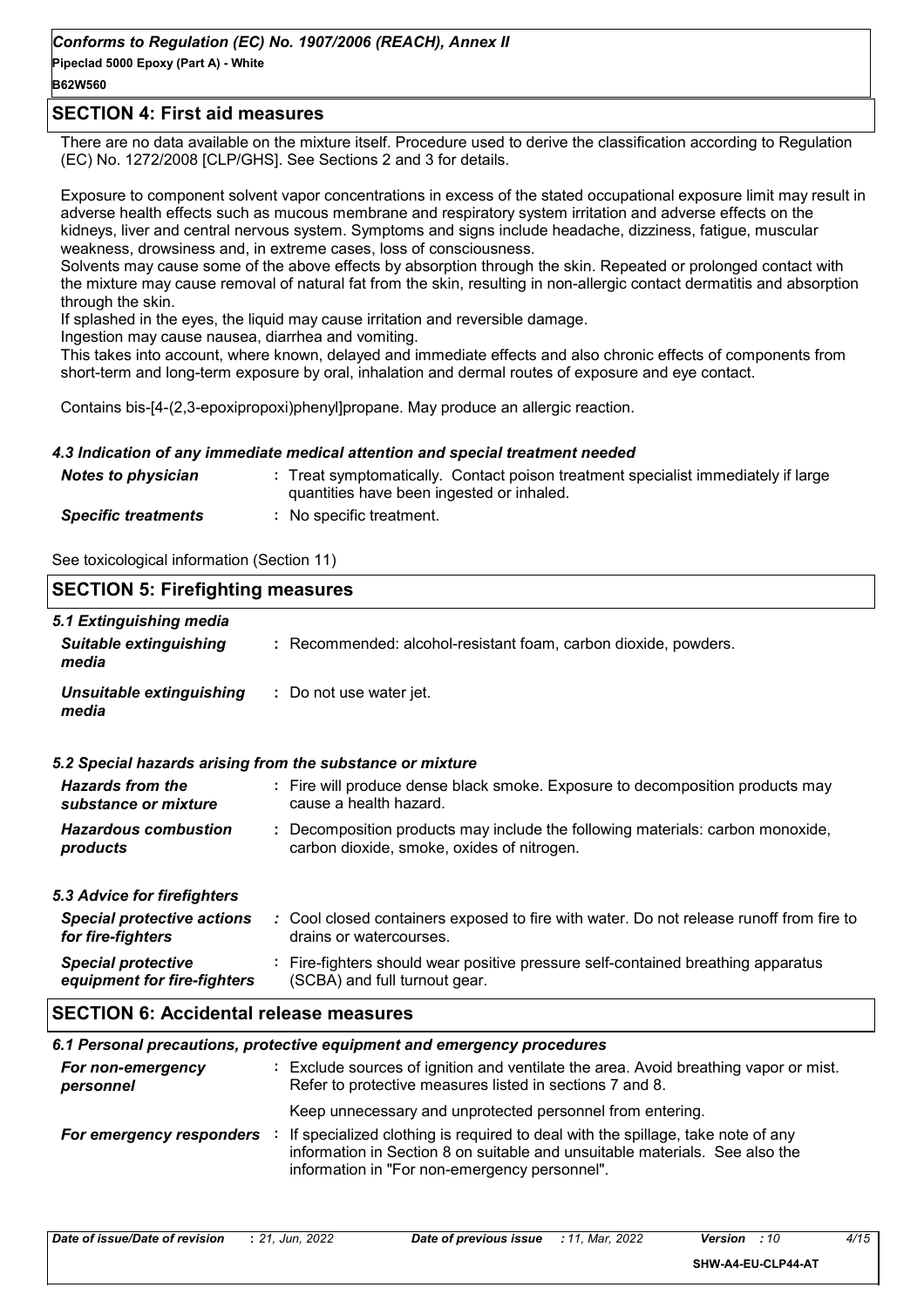**B62W560**

## **SECTION 6: Accidental release measures**

| <b>6.2 Environmental</b><br>precautions                         | : Do not allow to enter drains or watercourses. If the product contaminates lakes,<br>rivers, or sewers, inform the appropriate authorities in accordance with local<br>regulations.                                                                                               |
|-----------------------------------------------------------------|------------------------------------------------------------------------------------------------------------------------------------------------------------------------------------------------------------------------------------------------------------------------------------|
| 6.3 Methods and materials<br>for containment and<br>cleaning up | : Contain and collect spillage with non-combustible, absorbent material e.g. sand,<br>earth, vermiculite or diatomaceous earth and place in container for disposal<br>according to local regulations (see Section 13). Preferably clean with a detergent.<br>Avoid using solvents. |
| 6.4 Reference to other<br>sections                              | : See Section 1 for emergency contact information.<br>See Section 8 for information on appropriate personal protective equipment.<br>See Section 13 for additional waste treatment information.                                                                                    |

## **SECTION 7: Handling and storage**

The information in this section contains generic advice and guidance. The list of Identified Uses in Section 1 should be consulted for any available use-specific information provided in the Exposure Scenario(s).

| <b>7.1 Precautions for safe</b><br>handling                            | : Prevent the creation of flammable or explosive concentrations of vapors in air and<br>avoid vapor concentrations higher than the occupational exposure limits.<br>In addition, the product should only be used in areas from which all naked lights and<br>other sources of ignition have been excluded. Electrical equipment should be<br>protected to the appropriate standard.<br>Mixture may charge electrostatically: always use earthing leads when transferring<br>from one container to another.<br>Operators should wear antistatic footwear and clothing and floors should be of the<br>conducting type.<br>Keep away from heat, sparks and flame. No sparking tools should be used.<br>Avoid contact with skin and eyes. Avoid the inhalation of dust, particulates, spray or<br>mist arising from the application of this mixture. Avoid inhalation of dust from<br>sanding.<br>Eating, drinking and smoking should be prohibited in areas where this material is<br>handled, stored and processed.<br>Put on appropriate personal protective equipment (see Section 8).<br>Never use pressure to empty. Container is not a pressure vessel.<br>Always keep in containers made from the same material as the original one.<br>Comply with the health and safety at work laws.<br>Do not allow to enter drains or watercourses.<br>Information on fire and explosion protection<br>Vapors are heavier than air and may spread along floors. Vapors may form<br>explosive mixtures with air.<br>When operators, whether spraying or not, have to work inside the spray booth,<br>ventilation is unlikely to be sufficient to control particulates and solvent vapors in all<br>cases. In such circumstances, they should wear a compressed-air-fed respirator<br>during the spraying process and until the particulate and solvent vapor<br>concentrations have fallen below the exposure limits. |
|------------------------------------------------------------------------|---------------------------------------------------------------------------------------------------------------------------------------------------------------------------------------------------------------------------------------------------------------------------------------------------------------------------------------------------------------------------------------------------------------------------------------------------------------------------------------------------------------------------------------------------------------------------------------------------------------------------------------------------------------------------------------------------------------------------------------------------------------------------------------------------------------------------------------------------------------------------------------------------------------------------------------------------------------------------------------------------------------------------------------------------------------------------------------------------------------------------------------------------------------------------------------------------------------------------------------------------------------------------------------------------------------------------------------------------------------------------------------------------------------------------------------------------------------------------------------------------------------------------------------------------------------------------------------------------------------------------------------------------------------------------------------------------------------------------------------------------------------------------------------------------------------------------------------------------------------------------------------------------------------|
| 7.2 Conditions for safe<br>storage, including any<br>incompatibilities | : Store in accordance with local regulations.<br>Notes on joint storage<br>Keep away from: oxidizing agents, strong alkalis, strong acids.<br>Additional information on storage conditions<br>Observe label precautions. Store in a dry, cool and well-ventilated area. Keep away<br>from heat and direct sunlight. Keep away from sources of ignition. No smoking.<br>Prevent unauthorized access. Containers that have been opened must be carefully<br>resealed and kept upright to prevent leakage.<br>Contaminated absorbent material may pose the same hazard as the spilled product.                                                                                                                                                                                                                                                                                                                                                                                                                                                                                                                                                                                                                                                                                                                                                                                                                                                                                                                                                                                                                                                                                                                                                                                                                                                                                                                   |

#### *7.3 Specific end use(s)*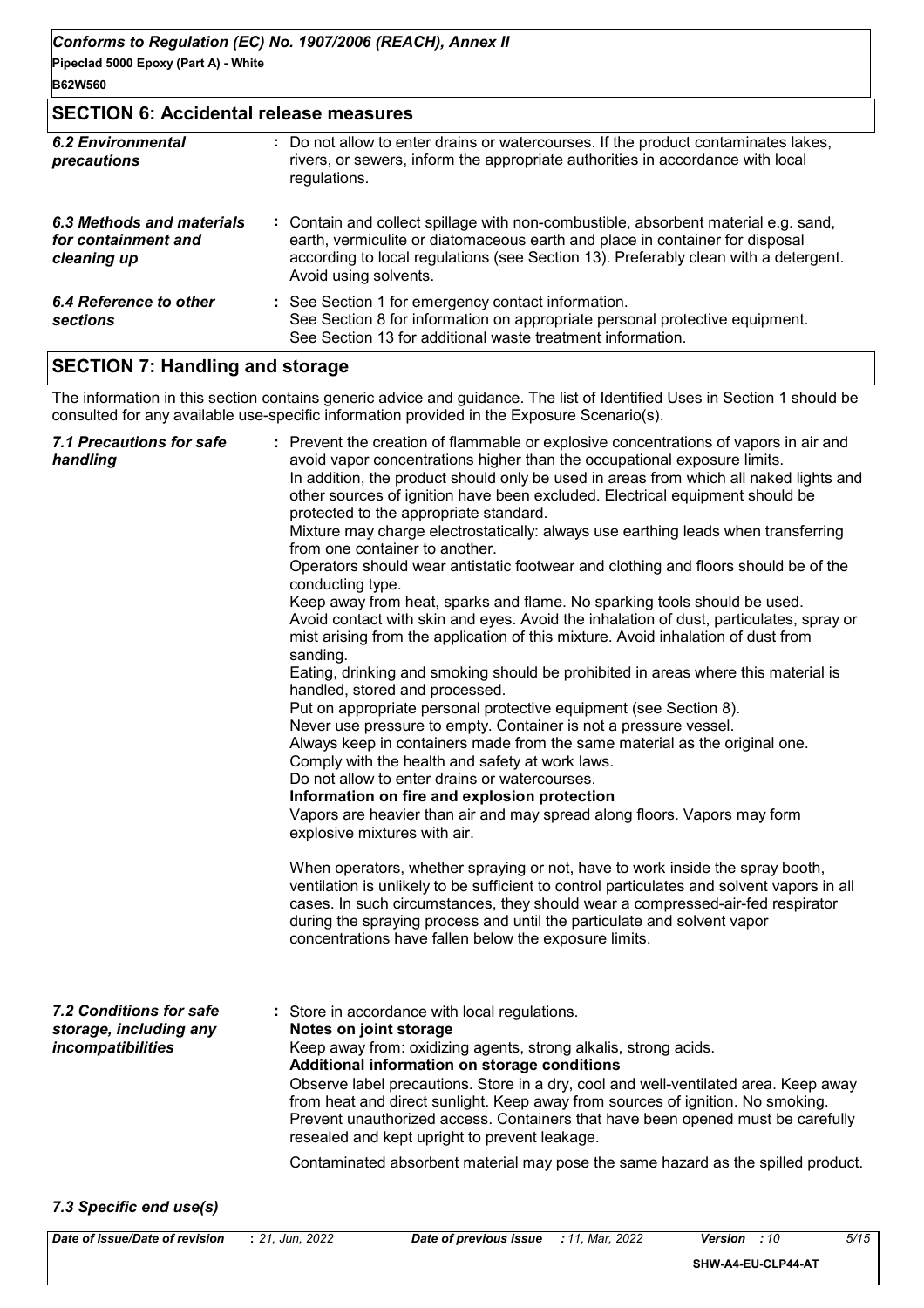**Pipeclad 5000 Epoxy (Part A) - White B62W560**

#### **SECTION 7: Handling and storage**

| <b>Recommendations</b>     | : Not available. |
|----------------------------|------------------|
| Industrial sector specific | : Not available. |
| solutions                  |                  |

Good housekeeping standards, regular safe removal of waste materials and regular maintenance of spray booth filters will minimise the risks of spontaneous combustion and other fire hazards.

*Before use of this material please refer to the Exposure Scenario(s) if attached for the specific end use, control measures and additional PPE considerations.*

#### **SECTION 8: Exposure controls/personal protection**

The information in this section contains generic advice and guidance. The list of Identified Uses in Section 1 should be consulted for any available use-specific information provided in the Exposure Scenario(s).

#### *8.1 Control parameters*

#### **Occupational exposure limits**

| Product/ingredient name                     | <b>Exposure limit values</b>                                                                                                                                                                                                                                                                                                                                                                                                                                                                                                                                                                                                                                                                                                                                                                                                                                                                                                                                                                                                                                                                                             |
|---------------------------------------------|--------------------------------------------------------------------------------------------------------------------------------------------------------------------------------------------------------------------------------------------------------------------------------------------------------------------------------------------------------------------------------------------------------------------------------------------------------------------------------------------------------------------------------------------------------------------------------------------------------------------------------------------------------------------------------------------------------------------------------------------------------------------------------------------------------------------------------------------------------------------------------------------------------------------------------------------------------------------------------------------------------------------------------------------------------------------------------------------------------------------------|
| Epoxy Polymer                               | Regulation on Limit Values - MAC (Austria, 4/2021).<br>TWA: 10 ppm 8 hours.<br>TWA: 70 mg/m <sup>3</sup> 8 hours.                                                                                                                                                                                                                                                                                                                                                                                                                                                                                                                                                                                                                                                                                                                                                                                                                                                                                                                                                                                                        |
| Organosilane Ester                          | PEAK: 20 ppm, 4 times per shift, 15 minutes.<br>PEAK: 140 mg/m <sup>3</sup> , 4 times per shift, 15 minutes.<br>Regulation on Limit Values - MAC (Austria, 4/2021).<br>TWA: 10 ppm 8 hours.<br>TWA: 70 mg/m <sup>3</sup> 8 hours.<br>PEAK: 20 ppm, 4 times per shift, 15 minutes.<br>PEAK: 140 mg/m <sup>3</sup> , 4 times per shift, 15 minutes.                                                                                                                                                                                                                                                                                                                                                                                                                                                                                                                                                                                                                                                                                                                                                                        |
| <b>Recommended monitoring</b><br>procedures | If this product contains ingredients with exposure limits, personal, workplace<br>atmosphere or biological monitoring may be required to determine the effectiveness<br>of the ventilation or other control measures and/or the necessity to use respiratory<br>protective equipment. Reference should be made to monitoring standards, such as<br>the following: European Standard EN 689 (Workplace atmospheres - Guidance for<br>the assessment of exposure by inhalation to chemical agents for comparison with<br>limit values and measurement strategy) European Standard EN 14042 (Workplace<br>atmospheres - Guide for the application and use of procedures for the assessment<br>of exposure to chemical and biological agents) European Standard EN 482<br>(Workplace atmospheres - General requirements for the performance of procedures<br>for the measurement of chemical agents) Reference to national guidance<br>documents for methods for the determination of hazardous substances will also be<br>required.<br>: Regular monitoring of all work areas should be carried out at all times, including |

#### areas that may not be equally ventilated.

#### **DNELs/DMELs**

| Product/ingredient name | Type        | <b>Exposure</b>         | Value                          | <b>Population</b> | <b>Effects</b> |
|-------------------------|-------------|-------------------------|--------------------------------|-------------------|----------------|
| Organosilane Ester      | <b>DNEL</b> | Long term<br>Inhalation | 70.5 mg/m <sup>3</sup> Workers |                   | Systemic       |
|                         | <b>DNEL</b> | Long term Dermal        | $10 \text{ mg/kg}$             | <b>Workers</b>    | Systemic       |
| Zinc Oxide              | <b>DNEL</b> | Long term Dermal        | $83 \text{ mg/kg}$<br>bw/day   | <b>IWorkers</b>   | Systemic_      |
|                         | <b>DNEL</b> | Long term<br>Inhalation | $5 \text{ mg/m}^3$             | <b>Workers</b>    | Systemic       |

#### **PNECs**

No PNECs available.

#### *8.2 Exposure controls*

**SHW-A4-EU-CLP44-AT**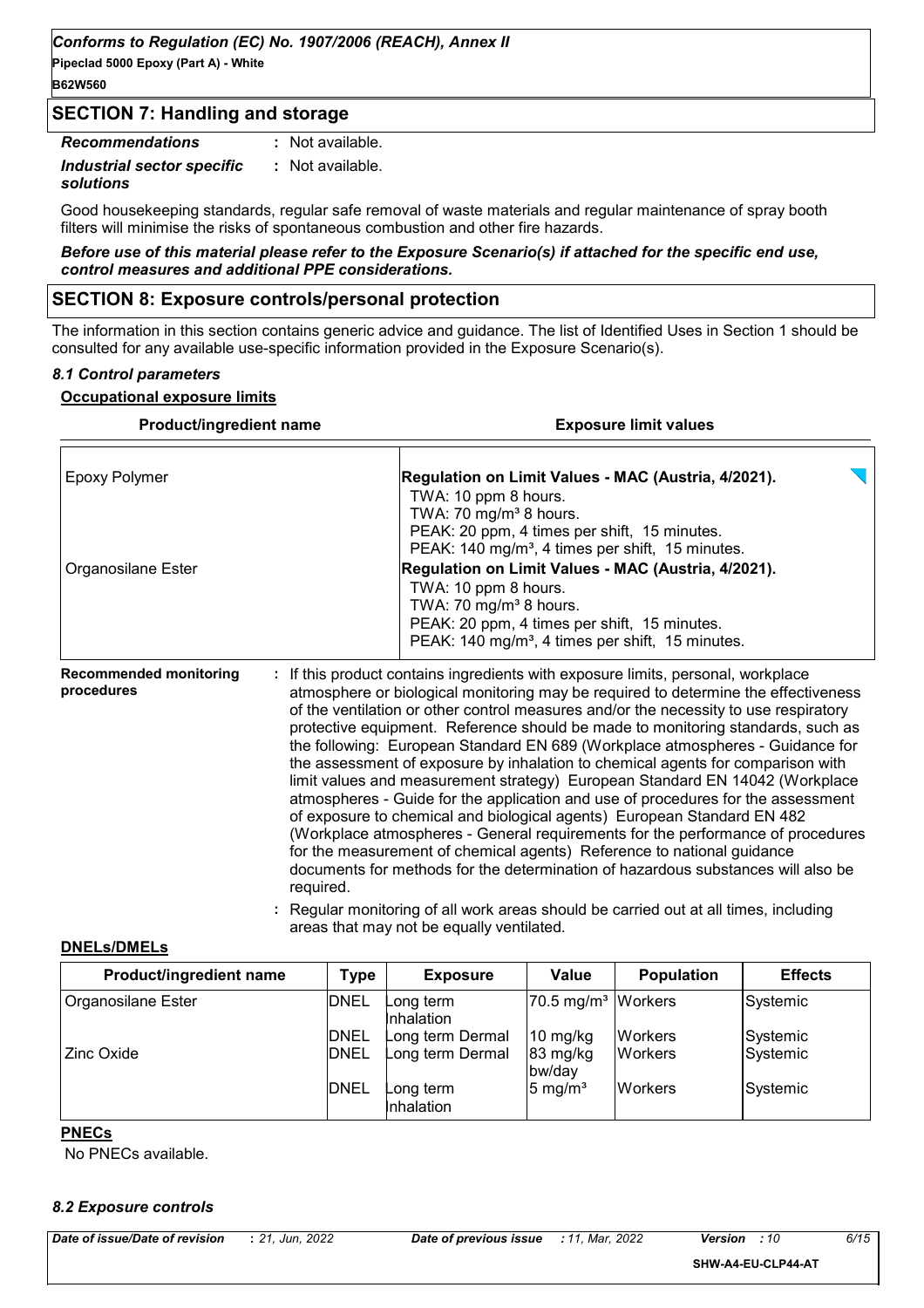**Pipeclad 5000 Epoxy (Part A) - White**

## **SECTION 8: Exposure controls/personal protection**

| <b>Appropriate engineering</b><br>controls                       | : Provide adequate ventilation. Where reasonably practicable, this should be<br>achieved by the use of local exhaust ventilation and good general extraction. If<br>these are not sufficient to maintain concentrations of particulates and solvent vapors<br>below the OEL, suitable respiratory protection must be worn.<br>: Users are advised to consider national Occupational Exposure Limits or other |
|------------------------------------------------------------------|--------------------------------------------------------------------------------------------------------------------------------------------------------------------------------------------------------------------------------------------------------------------------------------------------------------------------------------------------------------------------------------------------------------|
|                                                                  | equivalent values.                                                                                                                                                                                                                                                                                                                                                                                           |
| <b>Individual protection measures</b><br><b>Hygiene measures</b> | : Wash hands, forearms and face thoroughly after handling chemical products, before                                                                                                                                                                                                                                                                                                                          |
|                                                                  | eating, smoking and using the lavatory and at the end of the working period.<br>Appropriate techniques should be used to remove potentially contaminated clothing.<br>Contaminated work clothing should not be allowed out of the workplace. Wash<br>contaminated clothing before reusing. Ensure that eyewash stations and safety<br>showers are close to the workstation location.                         |
| Eye/face protection                                              | : Use safety eyewear designed to protect against splash of liquids.                                                                                                                                                                                                                                                                                                                                          |
| <b>Skin protection</b>                                           |                                                                                                                                                                                                                                                                                                                                                                                                              |
| <b>Hand protection</b>                                           | : Wear suitable gloves tested to EN374.                                                                                                                                                                                                                                                                                                                                                                      |
| <b>Gloves</b>                                                    | : Gloves for short term exposure/splash protection (less than 10 min.): Nitrile>0.12<br>mm                                                                                                                                                                                                                                                                                                                   |
|                                                                  | Gloves for splash protection need to be changed immediately when in contact with<br>chemicals.                                                                                                                                                                                                                                                                                                               |
|                                                                  | Gloves for repeated or prolonged exposure (breakthrough time > 240 min.)<br>When the hazardous ingredients in Section 3 contain any of the following: Aromatic<br>solvents (Xylene, Toluene) or Aliphatic solvents or Mineral Oil use: Polyvinyl alcohol<br>(PVA) gloves 0.2-0.3 mm<br>Otherwise use: Butyl gloves > 0.3 mm                                                                                  |
|                                                                  | For long term exposure or spills (breakthrough time >480 min.): Use PE laminated<br>gloves as under gloves                                                                                                                                                                                                                                                                                                   |
|                                                                  | Due to many conditions (e.g. temperature, abrasion) the practical usage of a<br>chemical protective glove in practice may be much shorter than the permeation time<br>determined through testing.                                                                                                                                                                                                            |
|                                                                  | The recommendation for the type or types of glove to use when handling this<br>product is based on information from the following source: Solvent resin<br>manufacturers and European Solvents Industry Group (ESIG)                                                                                                                                                                                         |
|                                                                  | There is no one glove material or combination of materials that will give unlimited<br>resistance to any individual or combination of chemicals.                                                                                                                                                                                                                                                             |
|                                                                  | The breakthrough time must be greater than the end use time of the product.<br>The instructions and information provided by the glove manufacturer on use,<br>storage, maintenance and replacement must be followed.                                                                                                                                                                                         |
|                                                                  | Gloves should be replaced regularly and if there is any sign of damage to the glove<br>material.                                                                                                                                                                                                                                                                                                             |
|                                                                  | Always ensure that gloves are free from defects and that they are stored and used<br>correctly.                                                                                                                                                                                                                                                                                                              |
|                                                                  | The performance or effectiveness of the glove may be reduced by physical/chemical<br>damage and poor maintenance.<br>Barrier creams may help to protect the exposed areas of the skin but should not be                                                                                                                                                                                                      |
|                                                                  | applied once exposure has occurred.                                                                                                                                                                                                                                                                                                                                                                          |
|                                                                  | The user must check that the final choice of type of glove selected for handling this<br>product is the most appropriate and takes into account the particular conditions of<br>use, as included in the user's risk assessment.                                                                                                                                                                              |
| <b>Body protection</b>                                           | : Personnel should wear antistatic clothing made of natural fibers or of high-<br>temperature-resistant synthetic fibers.                                                                                                                                                                                                                                                                                    |
|                                                                  | : Personal protective equipment for the body should be selected based on the task<br>being performed and the risks involved and should be approved by a specialist<br>before handling this product.                                                                                                                                                                                                          |
| <b>Other skin protection</b>                                     | : Appropriate footwear and any additional skin protection measures should be<br>selected based on the task being performed and the risks involved and should be<br>approved by a specialist before handling this product.                                                                                                                                                                                    |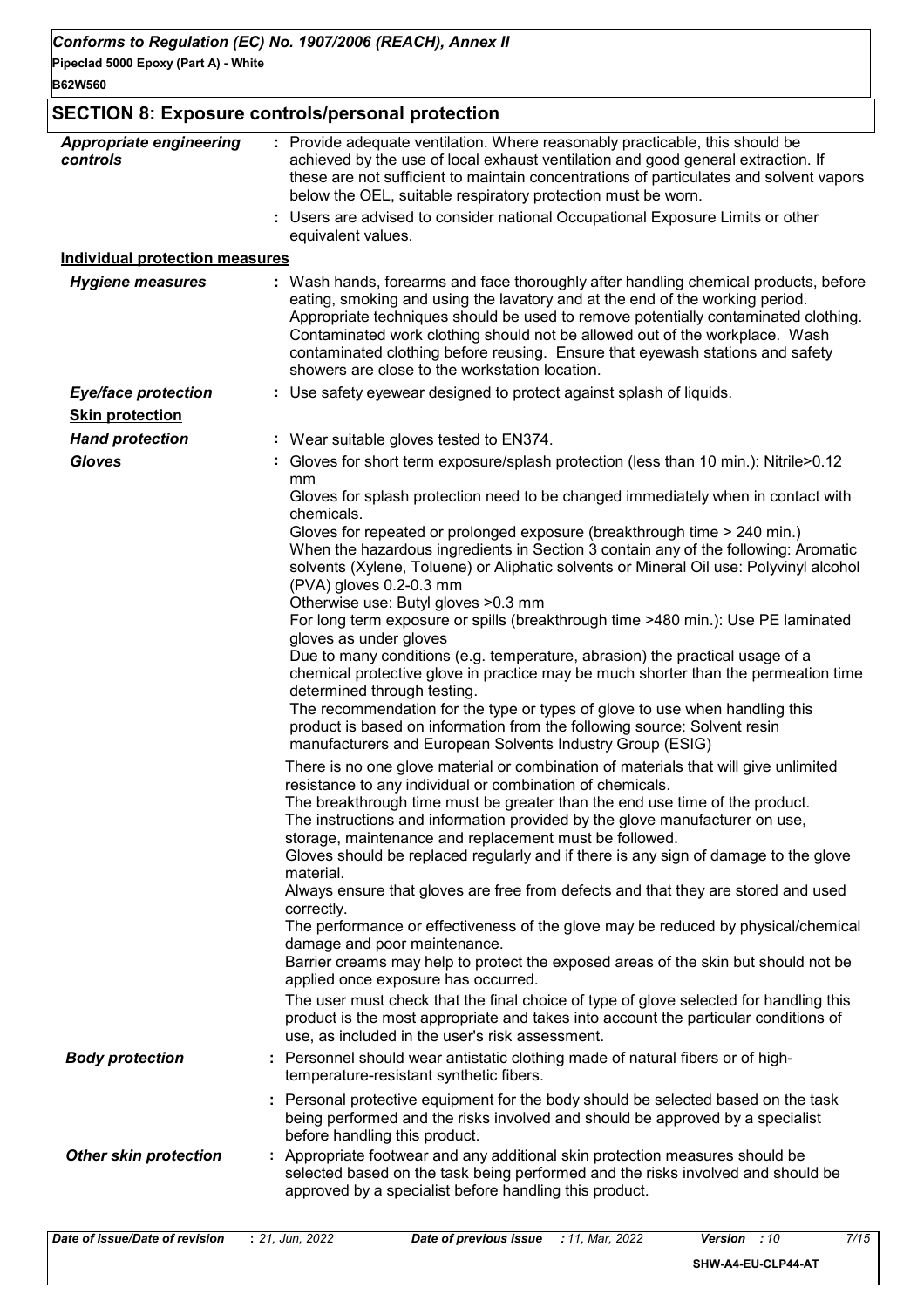### **B62W560**

## **SECTION 8: Exposure controls/personal protection**

| <b>Respiratory protection</b>             | : Application methods:<br>Brush or roller. Approved/certified respirator with organic vapor cartridge. Filter type:<br>A2 P2 (EN14387).<br>Manual spraying. Use a properly fitted, air-purifying or air-fed respirator complying<br>with an approved standard if a risk assessment indicates this is necessary. |
|-------------------------------------------|-----------------------------------------------------------------------------------------------------------------------------------------------------------------------------------------------------------------------------------------------------------------------------------------------------------------|
| <b>Environmental exposure</b><br>controls | : Do not allow to enter drains or watercourses.                                                                                                                                                                                                                                                                 |

*Before use of this material please refer to the Exposure Scenario(s) if attached for the specific end use, control measures and additional PPE considerations. The information contained in this safety data sheet does not constitute the user's own assessment of workplace risks, as required by other health and safety legislation. The provisions of the national health and safety at work regulations apply to the use of this product at work.*

## **SECTION 9: Physical and chemical properties**

The conditions of measurement of all properties are at standard temperature and pressure unless otherwise indicated.

#### *9.1 Information on basic physical and chemical properties*

| <b>Appearance</b>                                      |                                                                                                  |
|--------------------------------------------------------|--------------------------------------------------------------------------------------------------|
| <b>Physical state</b>                                  | : Liquid.                                                                                        |
| Color                                                  | : Not available.                                                                                 |
| <b>Odor</b>                                            | : Solvent.                                                                                       |
| <b>Odor threshold</b>                                  | : Not Available (Not Tested).                                                                    |
| рH                                                     | : Not applicable.                                                                                |
| <b>Melting point/freezing point</b>                    | : Not relevant/applicable due to nature of the product.                                          |
| Initial boiling point and<br>boiling range             | : Not relevant/applicable due to nature of the product.                                          |
| <b>Flash point</b>                                     | : Closed cup: 94°C [Pensky-Martens Closed Cup]                                                   |
| <b>Evaporation rate</b>                                | : Not relevant/applicable due to nature of the product.                                          |
| <b>Flammability (solid, gas)</b>                       | : Not relevant/applicable due to nature of the product.                                          |
| <b>Upper/lower flammability or</b><br>explosive limits | : Not relevant/applicable due to nature of the product.                                          |
| Vapor pressure                                         | : Not available.                                                                                 |
| <b>Vapor density</b>                                   | : Not relevant/applicable due to nature of the product.                                          |
| <b>Relative density</b>                                | : 1.55                                                                                           |
| Solubility(ies)                                        | : Not relevant/applicable due to nature of the product.                                          |
| water                                                  | <b>Partition coefficient: n-octanol/</b> : Not relevant/applicable due to nature of the product. |
| <b>Auto-ignition temperature</b>                       | : Not relevant/applicable due to nature of the product.                                          |
| <b>Decomposition temperature</b>                       | : Not relevant/applicable due to nature of the product.                                          |
| <b>Viscosity</b>                                       | : Kinematic (40°C): $>20.5$ mm <sup>2</sup> /s                                                   |
| <b>Explosive properties</b>                            | : Under normal conditions of storage and use, hazardous reactions will not occur.                |
| <b>Oxidizing properties</b>                            | : Under normal conditions of storage and use, hazardous reactions will not occur.                |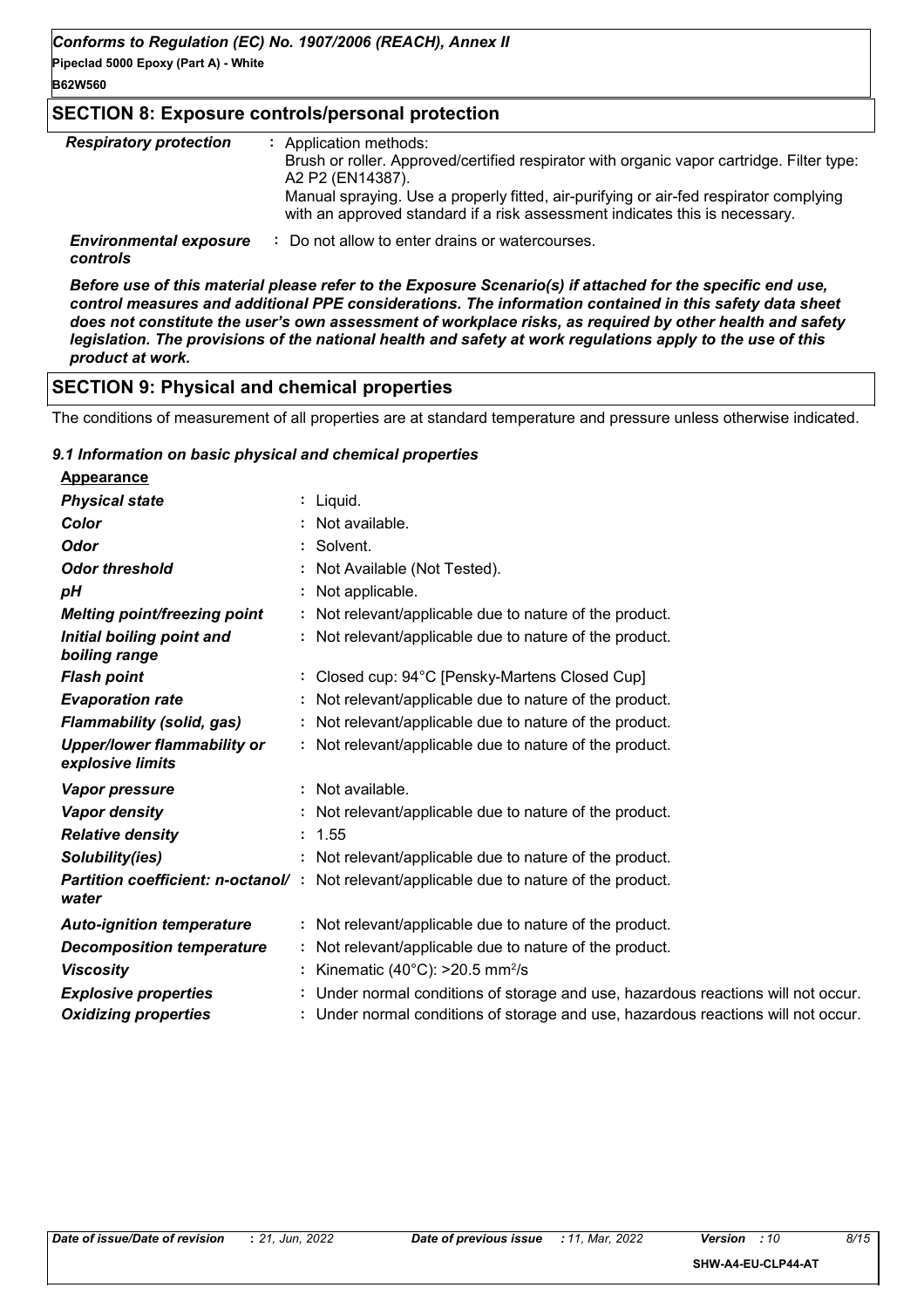#### **SECTION 10: Stability and reactivity**

| 10.1 Reactivity                            | : No specific test data related to reactivity available for this product or its ingredients.                                        |
|--------------------------------------------|-------------------------------------------------------------------------------------------------------------------------------------|
| <b>10.2 Chemical stability</b>             | : Stable under recommended storage and handling conditions (see Section 7).                                                         |
| 10.3 Possibility of<br>hazardous reactions | : Under normal conditions of storage and use, hazardous reactions will not occur.                                                   |
| 10.4 Conditions to avoid                   | : When exposed to high temperatures may produce hazardous decomposition<br>products.                                                |
| 10.5 Incompatible materials                | : Keep away from the following materials to prevent strong exothermic reactions:<br>oxidizing agents, strong alkalis, strong acids. |
| 10.6 Hazardous<br>decomposition products   | : Decomposition products may include the following materials: carbon monoxide,<br>carbon dioxide, smoke, oxides of nitrogen.        |
|                                            |                                                                                                                                     |

#### *Refer to Section 7: HANDLING AND STORAGE and Section 8: EXPOSURE CONTROLS/PERSONAL PROTECTION for additional handling information and protection of employees.*

#### **SECTION 11: Toxicological information**

#### *11.1 Information on toxicological effects*

There are no data available on the mixture itself. Procedure used to derive the classification according to Regulation (EC) No. 1272/2008 [CLP/GHS]. See Sections 2 and 3 for details.

Exposure to component solvent vapor concentrations in excess of the stated occupational exposure limit may result in adverse health effects such as mucous membrane and respiratory system irritation and adverse effects on the kidneys, liver and central nervous system. Symptoms and signs include headache, dizziness, fatigue, muscular weakness, drowsiness and, in extreme cases, loss of consciousness.

Solvents may cause some of the above effects by absorption through the skin. Repeated or prolonged contact with the mixture may cause removal of natural fat from the skin, resulting in non-allergic contact dermatitis and absorption through the skin.

If splashed in the eyes, the liquid may cause irritation and reversible damage.

Ingestion may cause nausea, diarrhea and vomiting.

This takes into account, where known, delayed and immediate effects and also chronic effects of components from short-term and long-term exposure by oral, inhalation and dermal routes of exposure and eye contact.

Contains bis-[4-(2,3-epoxipropoxi)phenyl]propane. May produce an allergic reaction.

#### **Acute toxicity**

| <b>Product/ingredient name</b> | <b>Result</b> | <b>Species</b> | <b>Dose</b> | <b>Exposure</b> |
|--------------------------------|---------------|----------------|-------------|-----------------|
| 4-Nonylphenol                  | LD50 Oral     | Rat            | 1300 mg/kg  |                 |
| <b>Epoxy Polymer</b>           | LD50 Dermal   | Rabbit         | $20$ g/kg   |                 |
| Organosilane Ester             | LD50 Oral     | Rat            | 7.01 g/kg   |                 |

#### **Acute toxicity estimates**

| Route | <b>ATE value</b> |
|-------|------------------|
| Oral  | l 18024.45 mg/kg |

#### **Irritation/Corrosion**

**SHW-A4-EU-CLP44-AT**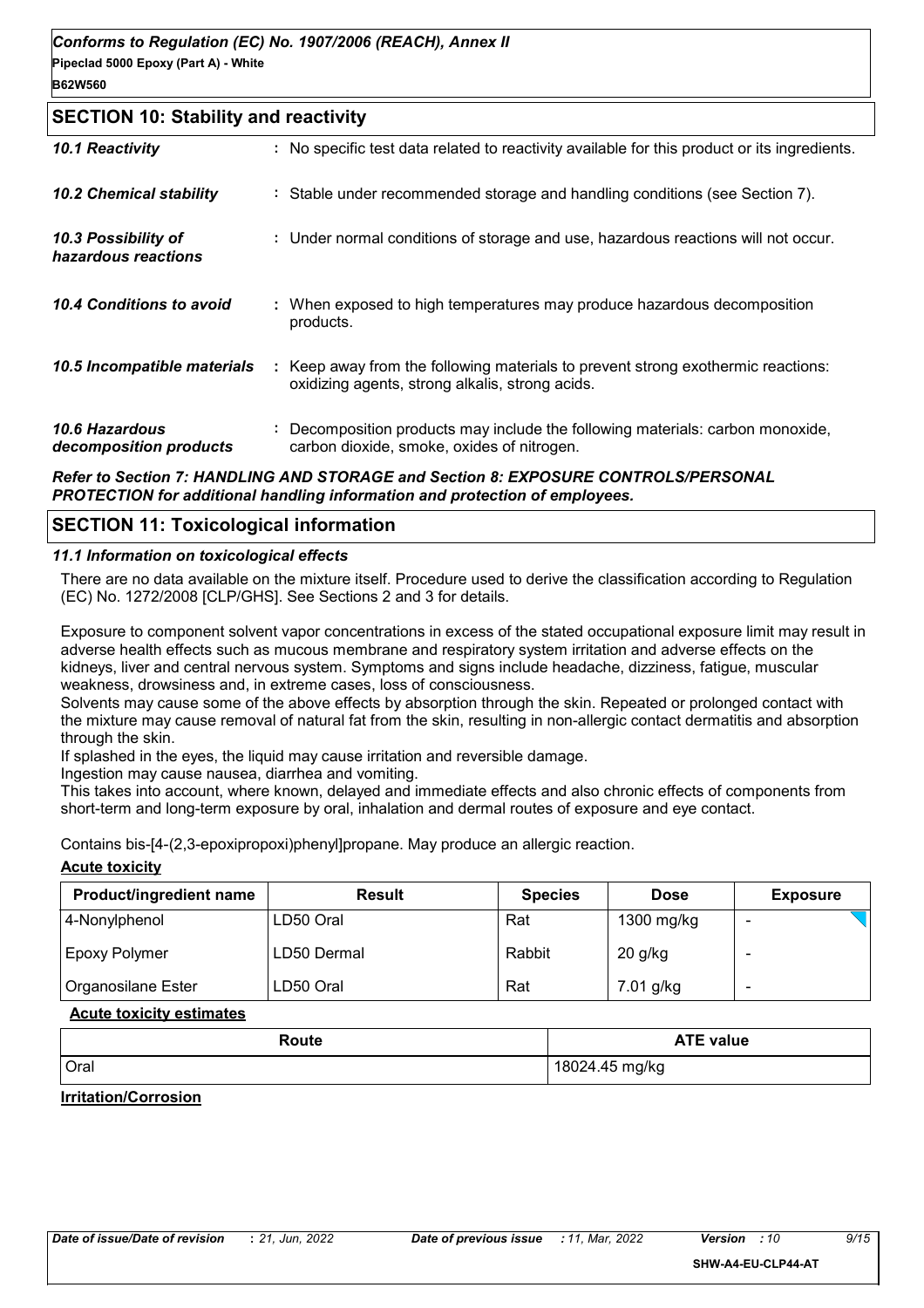#### **SECTION 11: Toxicological information**

| <b>Product/ingredient name</b> | <b>Result</b>          | <b>Species</b> | <b>Score</b> | <b>Exposure</b>  | <b>Observation</b> |
|--------------------------------|------------------------|----------------|--------------|------------------|--------------------|
| 4-Nonylphenol                  | Eyes - Severe irritant | Rabbit         | $\equiv$     | $100 \text{ mg}$ |                    |
|                                | Skin - Severe irritant | Rabbit         | -            | 24 hours 500     |                    |
|                                |                        |                |              | mg               |                    |
| Epoxy Polymer                  | Eyes - Severe irritant | Rabbit         | ۰            | 24 hours 2       | $\blacksquare$     |
|                                |                        |                |              | mg               |                    |
|                                | Skin - Mild irritant   | Rabbit         |              | 500 mg           |                    |
| Organosilane Ester             | Eyes - Mild irritant   | Rabbit         |              | 100 $mg$         |                    |
|                                | Skin - Mild irritant   | Rabbit         | -            | 500 mg           |                    |
| Zinc Oxide                     | Eyes - Mild irritant   | Rabbit         |              | l24 hours 500    |                    |
|                                |                        |                |              | mg               |                    |
|                                | Skin - Mild irritant   | Rabbit         | $\equiv$     | 124 hours 500 l  |                    |
|                                |                        |                |              | mg               |                    |

#### *Conclusion/Summary* **:** Not available.

#### **Sensitization**

No data available

#### *Conclusion/Summary* **:** Not available.

#### **Mutagenicity**

No data available

#### **Carcinogenicity** No data available

#### **Reproductive toxicity**

No data available

#### **Teratogenicity**

No data available

#### **Specific target organ toxicity (single exposure)**

| <b>Product/ingredient name</b>                     | Category | Route of<br>exposure | <b>Target organs</b> |
|----------------------------------------------------|----------|----------------------|----------------------|
| No data available                                  |          |                      |                      |
| Specific target organ toxicity (repeated exposure) |          |                      |                      |

| <b>Product/ingredient name</b> | Category | Route of<br>exposure | <b>Target organs</b> |
|--------------------------------|----------|----------------------|----------------------|
| No data available              |          |                      |                      |

#### **Aspiration hazard**

|                   | <b>Product/ingredient name</b> | <b>Result</b> |
|-------------------|--------------------------------|---------------|
| No data available |                                |               |

*Other information* **:**

: Not available.

## **SECTION 12: Ecological information**

#### *12.1 Toxicity*

There are no data available on the mixture itself. Do not allow to enter drains or watercourses.

Procedure used to derive the classification according to Regulation (EC) No. 1272/2008 [CLP/GHS]. See Sections 2 and 3 for details.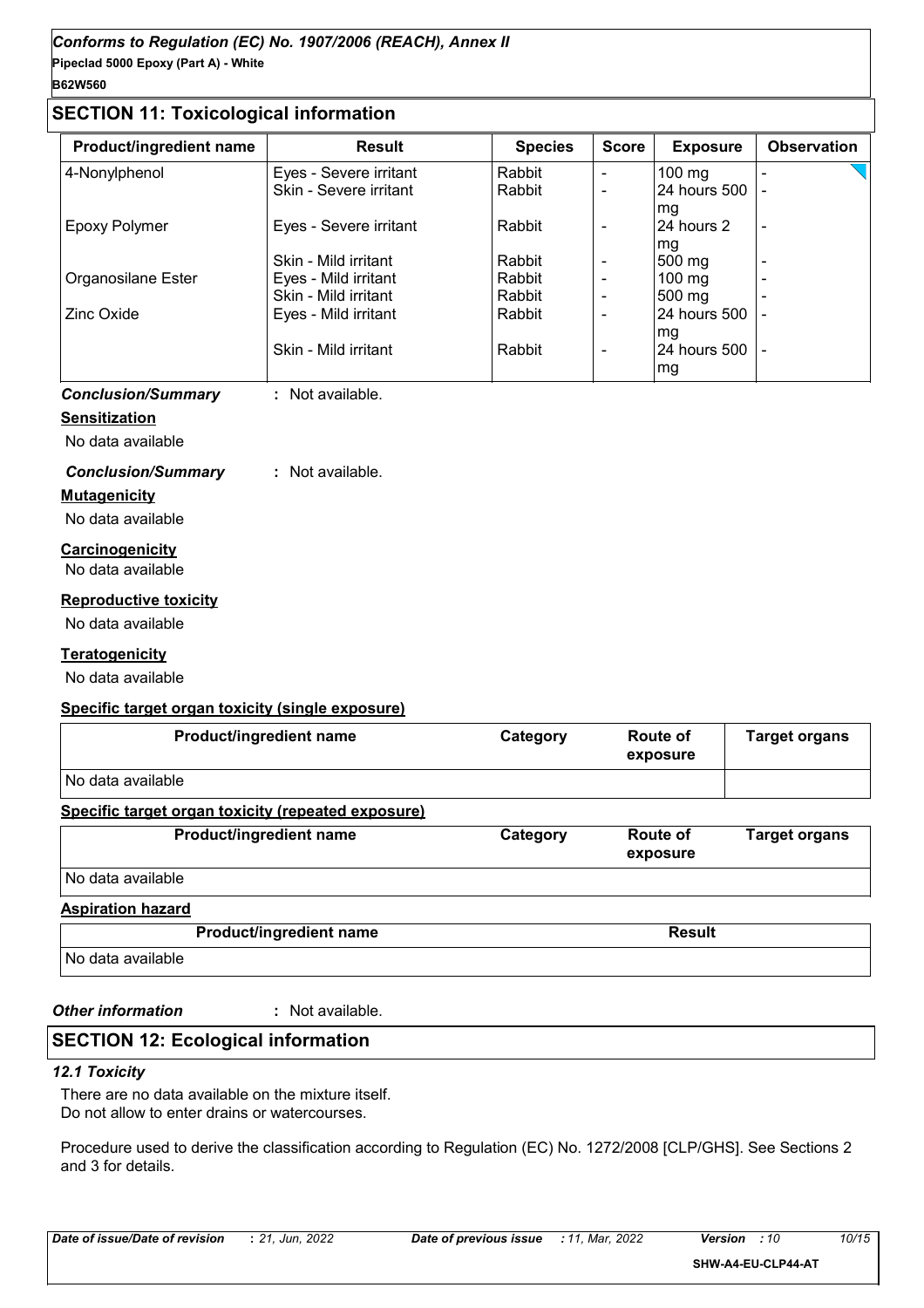**Pipeclad 5000 Epoxy (Part A) - White B62W560**

## **SECTION 12: Ecological information**

| <b>Product/ingredient name</b> | <b>Result</b>                        | <b>Species</b>                             | <b>Exposure</b> |
|--------------------------------|--------------------------------------|--------------------------------------------|-----------------|
| 4-Nonylphenol                  | Acute EC50 0.03 mg/l Marine water    | Algae - Skeletonema costatum               | 72 hours        |
|                                | Acute EC50 0.027 mg/l Marine water   | Algae - Skeletonema costatum               | 96 hours        |
|                                | Acute EC50 0.044 mg/l                | Crustaceans - Moina<br>macrocopa           | 48 hours        |
|                                | Acute LC50 17 µg/l Marine water      | Fish - Pleuronectes americanus<br>- Larvae | 96 hours        |
|                                | Chronic EC10 0.012 mg/l Marine water | Algae - Skeletonema costatum               | 96 hours        |
|                                | Chronic NOEC 5 µg/l Fresh water      | Crustaceans - Gammarus<br>fossarum - Adult | 21 days         |
|                                | Chronic NOEC 7.4 µg/l Fresh water    | Fish - Pimephales promelas -<br>Embryo     | 33 days         |
| Zinc Phosphate                 | Acute LC50 90 µg/l Fresh water       | Fish - Oncorhynchus mykiss                 | 96 hours        |
| Zinc Oxide                     | Acute IC50 1.85 mg/l Marine water    | Algae - Skeletonema costatum               | 96 hours        |
|                                | Acute LC50 98 µg/l Fresh water       | Daphnia - Daphnia magna -<br>Neonate       | 48 hours        |
|                                | Acute LC50 1.1 ppm Fresh water       | Fish - Oncorhynchus mykiss                 | 96 hours        |

#### *12.2 Persistence and degradability*

| <b>Product/ingredient name</b> | Гest                     | <b>Result</b> |                   | <b>Dose</b> | <b>Inoculum</b>         |
|--------------------------------|--------------------------|---------------|-------------------|-------------|-------------------------|
| I No data available            |                          |               |                   |             |                         |
| <b>Conclusion/Summary</b>      | : Not available.         |               |                   |             |                         |
| <b>Product/ingredient name</b> | <b>Aquatic half-life</b> |               | <b>Photolysis</b> |             | <b>Biodegradability</b> |
| No data available              |                          |               |                   |             |                         |

#### *12.3 Bioaccumulative potential*

| <b>Product/ingredient name</b> | ⊺LoɑP <sub>∾</sub> | <b>BCF</b> | Potential |
|--------------------------------|--------------------|------------|-----------|
| 4-Nonylphenol                  |                    | 740        | high      |
| Zinc Phosphate_                |                    | 60960      | high      |
| Zinc Oxide                     |                    | 28960      | high      |

| 12.4 Mobility in soil       |                  |
|-----------------------------|------------------|
| <b>Soil/water partition</b> | : Not available. |
| coefficient (Koc)           |                  |

*Mobility* **:** Not available.

#### *12.5 Results of PBT and vPvB assessment*

This mixture does not contain any substances that are assessed to be a PBT or a vPvB.

- *12.6 Other adverse effects* : No known significant effects or critical hazards.
	- **:** Avoid dispersal of spilled material and runoff and contact with soil, waterways, drains and sewers.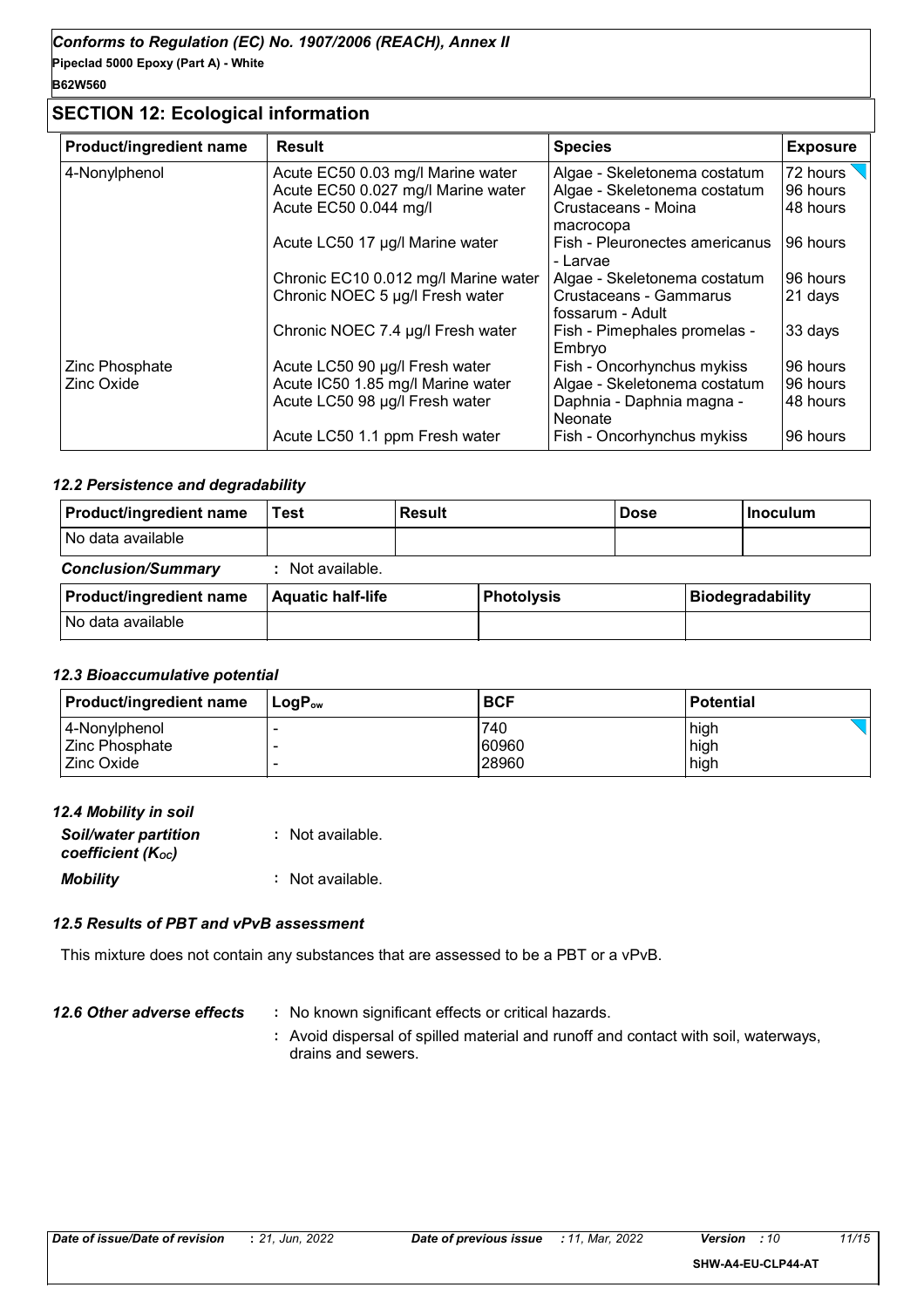## **SECTION 13: Disposal considerations**

#### *13.1 Waste treatment methods*

| <b>Product</b>                    |                                                                                                                                                                                                                                                                                                                                                                                                                                                                                                                                                    |
|-----------------------------------|----------------------------------------------------------------------------------------------------------------------------------------------------------------------------------------------------------------------------------------------------------------------------------------------------------------------------------------------------------------------------------------------------------------------------------------------------------------------------------------------------------------------------------------------------|
| <b>Methods of disposal</b>        | The generation of waste should be avoided or minimized wherever possible.<br>Disposal of this product, solutions and any by-products should at all times comply<br>with the requirements of environmental protection and waste disposal legislation<br>and any regional local authority requirements. Dispose of surplus and non-<br>recyclable products via a licensed waste disposal contractor. Waste should not be<br>disposed of untreated to the sewer unless fully compliant with the requirements of<br>all authorities with jurisdiction. |
| <b>Hazardous waste</b>            | $:$ Yes.                                                                                                                                                                                                                                                                                                                                                                                                                                                                                                                                           |
| European waste<br>catalogue (EWC) | : waste paint and varnish containing organic solvents or other hazardous substances<br>08 01 11*                                                                                                                                                                                                                                                                                                                                                                                                                                                   |
| <b>Disposal considerations</b>    | Do not allow to enter drains or watercourses.<br>÷<br>Dispose of according to all federal, state and local applicable regulations.<br>If this product is mixed with other wastes, the original waste product code may no<br>longer apply and the appropriate code should be assigned.<br>For further information, contact your local waste authority.                                                                                                                                                                                              |
| Packaging                         |                                                                                                                                                                                                                                                                                                                                                                                                                                                                                                                                                    |
| <b>Methods of disposal</b>        | The generation of waste should be avoided or minimized wherever possible. Waste<br>packaging should be recycled. Incineration or landfill should only be considered<br>when recycling is not feasible.                                                                                                                                                                                                                                                                                                                                             |
| <b>Disposal considerations</b>    | Using information provided in this safety data sheet, advice should be obtained from<br>the relevant waste authority on the classification of empty containers. Empty<br>containers must be scrapped or reconditioned. Dispose of containers contaminated<br>by the product in accordance with local or national legal provisions.                                                                                                                                                                                                                 |
| European waste<br>catalogue (EWC) | packaging containing residues of or contaminated by hazardous substances 1501<br>$10*$                                                                                                                                                                                                                                                                                                                                                                                                                                                             |
| <b>Special precautions</b>        | This material and its container must be disposed of in a safe way. Care should be<br>taken when handling emptied containers that have not been cleaned or rinsed out.<br>Empty containers or liners may retain some product residues. Avoid dispersal of<br>spilled material and runoff and contact with soil, waterways, drains and sewers.                                                                                                                                                                                                       |

## **SECTION 14: Transport information**

|                                                 | <b>ADR/RID</b>  | <b>IMDG</b>                                                                                       | <b>IATA</b>                                                              |
|-------------------------------------------------|-----------------|---------------------------------------------------------------------------------------------------|--------------------------------------------------------------------------|
| 14.1 UN number                                  | <b>UN3066</b>   | <b>UN3066</b>                                                                                     | <b>UN3066</b>                                                            |
| 14.2 UN proper<br>shipping name                 | <b>PAINT</b>    | PAINT. Marine pollutant<br>(4-Nonylphenol, Zinc<br>Phosphate)                                     | <b>PAINT</b>                                                             |
| 14.3 Transport<br>Hazard Class(es)/<br>Label(s) | 8<br>q          | 8<br>$\mathbf{\mathbf{\mathbf{\mathbf{\mathbf{\mathbf{\mathbf{\mathbf{\mathbf{\mathbf{Y}}}}}}}}}$ | 8                                                                        |
| 14.4 Packing<br>group                           | $\mathbf{III}$  | $\mathbf{III}$                                                                                    | $\mathbf{III}$                                                           |
| 14.5<br><b>Environmental</b><br>hazards         | Yes.            | Yes.                                                                                              | Yes. The environmentally<br>hazardous substance mark is<br>not required. |
| Date of issue/Date of revision                  | : 21, Jun, 2022 | : 11, Mar, 2022<br>Date of previous issue                                                         | 12/15<br><b>Version</b><br>:10<br>SHW-A4-EU-CLP44-AT                     |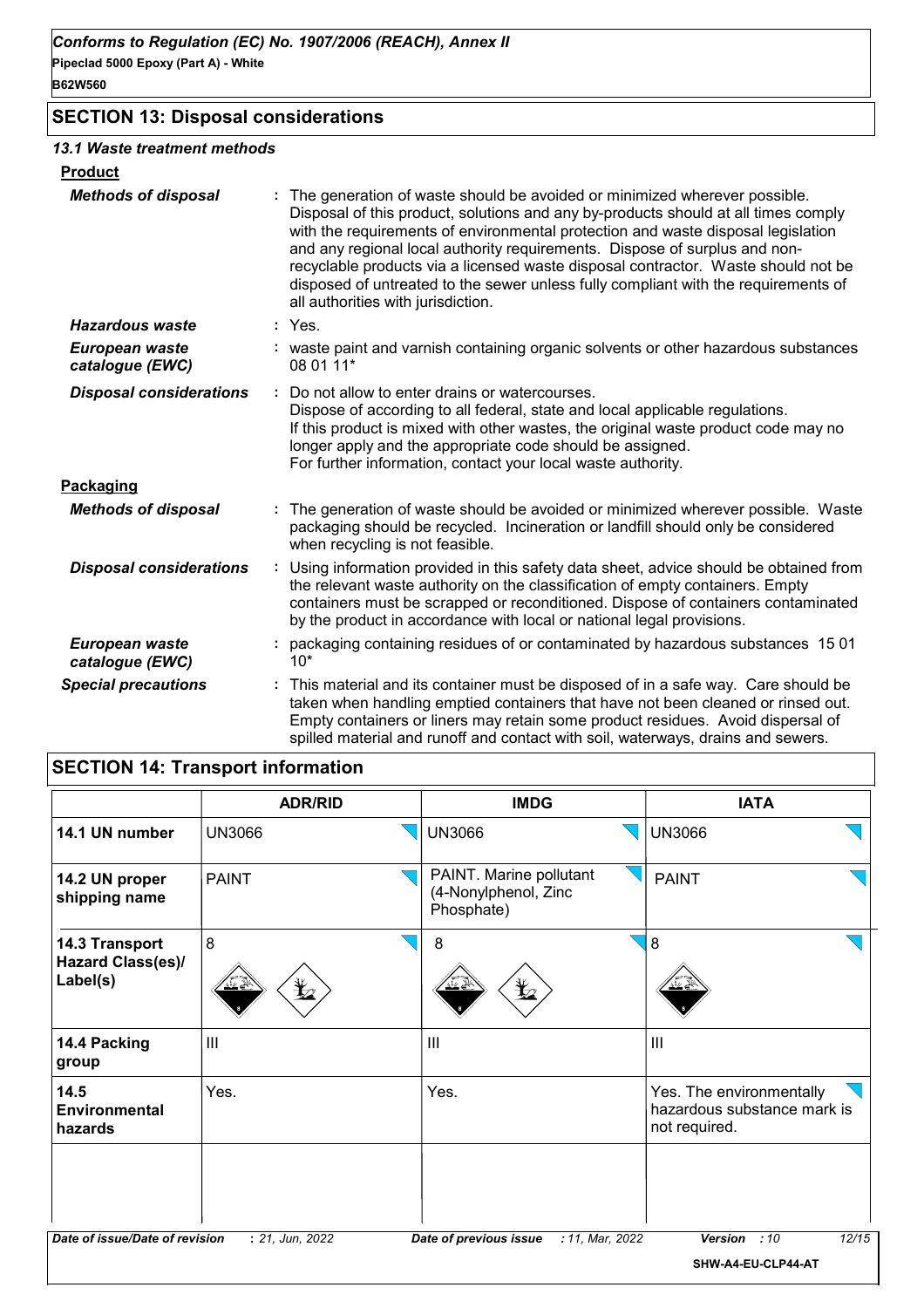*Conforms to Regulation (EC) No. 1907/2006 (REACH), Annex II*

**Pipeclad 5000 Epoxy (Part A) - White**

## **B62W560**

#### **SECTION 14: Transport information**

| $\sqrt{ }$ The marine pollutant mark is $\sqrt{ }$ The environmentally<br><b>Additional</b><br>The environmentally |  |
|--------------------------------------------------------------------------------------------------------------------|--|
| hazardous substance mark<br>linformation<br>hazardous substance mark is<br>not required when transported           |  |
| may appear if required by<br>in sizes of ≤5 L or ≤5 kg.<br>not required when transported                           |  |
| <b>Emergency schedules F-A.</b><br>other transportation<br> in sizes of ≤5 L or ≤5 kg.                             |  |
| Tunnel code E<br>regulations.<br>S-B                                                                               |  |

#### **14.6 Special precautions for : Transport within user's premises:** always transport in closed containers that are *user* upright and secure. Ensure that persons transporting the product know what to do in the event of an accident or spillage.

| 14.7 Transport in bulk | : Not applicable. |
|------------------------|-------------------|
| according to IMO       |                   |
| <i>instruments</i>     |                   |

*Multi-modal shipping descriptions are provided for informational purposes and do not consider container sizes. The presence of a shipping description for a particular mode of transport (sea, air, etc.), does not indicate that the product is packaged suitably for that mode of transport. All packaging must be reviewed for suitability prior to shipment, and compliance with the applicable regulations is the sole responsibility of the person offering the product for transport. People loading and unloading dangerous goods must be trained on all of the risks deriving from the substances and on all actions in case of emergency situations.*

## **SECTION 15: Regulatory information**

*15.1 Safety, health and environmental regulations/legislation specific for the substance or mixture* **EU Regulation (EC) No. 1907/2006 (REACH)**

#### **Annex XIV - List of substances subject to authorization**

#### **Annex XIV**

None of the components are listed.

#### **Substances of very high concern**

| Ingredient name | Intrinsic property                                    | <b>Status</b> | ∣ Reference<br>∣number | Date of<br>revision |
|-----------------|-------------------------------------------------------|---------------|------------------------|---------------------|
| 4-Nonylphenol   | Substance of<br>equivalent concern for<br>environment | Candidate     | ED/169/2012            | 12/19/2012          |

**Annex XVII - Restrictions on the manufacture, placing on the market and use of certain dangerous substances, mixtures and articles :** Not applicable.

#### **Other EU regulations**

*VOC content (2010/75/EU)* : 0.15 w/w **g/l** 2

#### *Seveso Directive*

This product may add to the calculation for determining whether a site is within the scope of the Seveso Directive on major accident hazards.

#### **National regulations**

*15.2 Chemical Safety Assessment*

**:** No Chemical Safety Assessment has been carried out.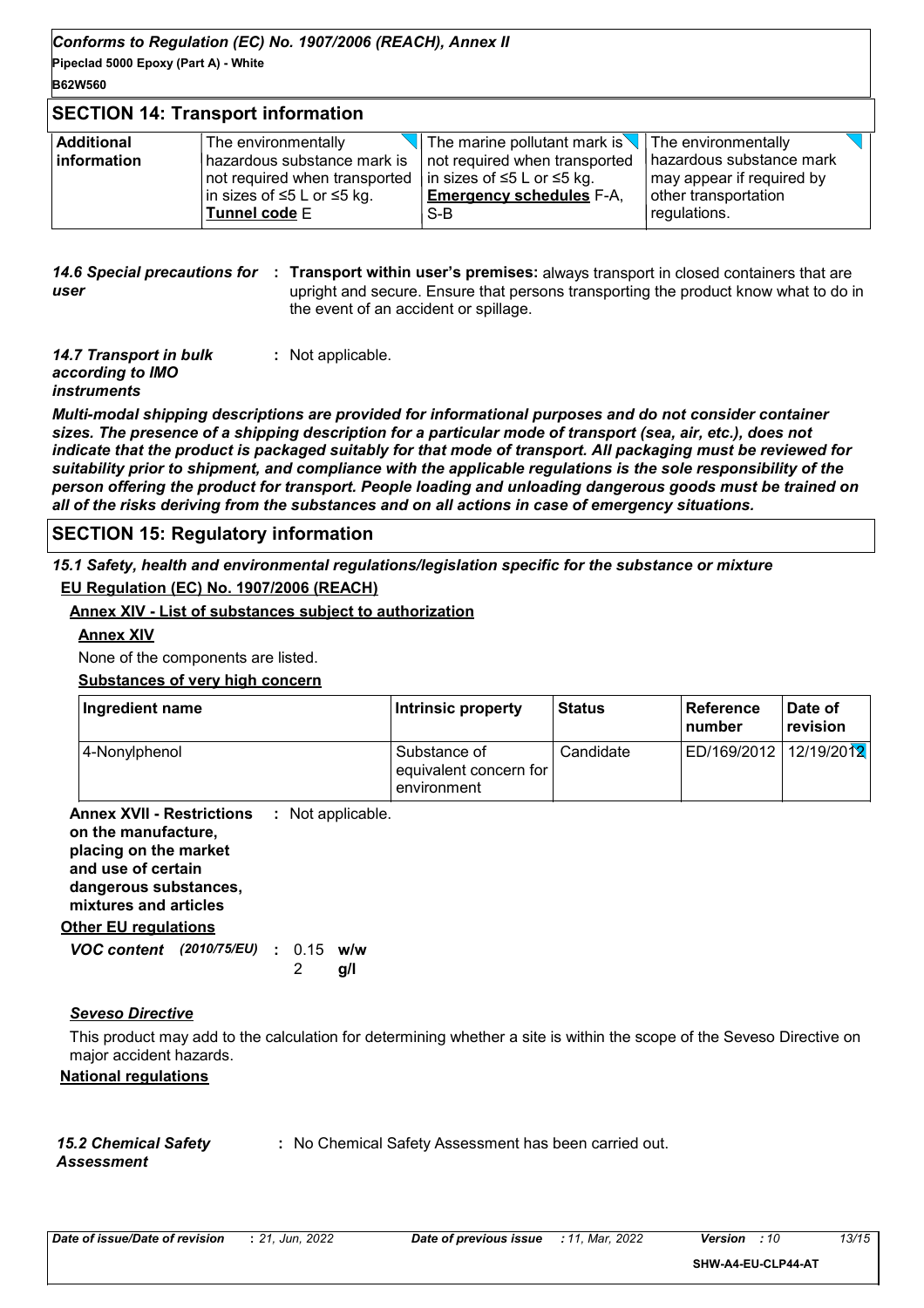#### **SECTION 16: Other information**

 $\nabla$  Indicates information that has changed from previously issued version.

| <b>Abbreviations and</b><br>acronyms              | $:$ ATE = Acute Toxicity Estimate<br>CLP = Classification, Labelling and Packaging Regulation [Regulation (EC) No.<br>1272/2008]<br>DMEL = Derived Minimal Effect Level<br>DNEL = Derived No Effect Level<br>EUH statement = CLP-specific Hazard statement<br>PBT = Persistent, Bioaccumulative and Toxic<br>PNEC = Predicted No Effect Concentration<br><b>RRN = REACH Registration Number</b><br>vPvB = Very Persistent and Very Bioaccumulative<br>$N/A = Not available$                                                                                                                |
|---------------------------------------------------|--------------------------------------------------------------------------------------------------------------------------------------------------------------------------------------------------------------------------------------------------------------------------------------------------------------------------------------------------------------------------------------------------------------------------------------------------------------------------------------------------------------------------------------------------------------------------------------------|
| Key literature references<br>and sources for data | : Regulation (EC) No. 1272/2008 [CLP]<br>ADR = The European Agreement concerning the International Carriage of<br>Dangerous Goods by Road<br>IATA = International Air Transport Association<br><b>IMDG = International Maritime Dangerous Goods</b><br>Conforms to Regulation (EC) No. 1907/2006 (REACH), Annex II, as amended by<br>Commission Regulation (EU) 2015/830<br>Directive 2012/18/EU, and relative amendments & additions<br>Directive 2008/98/EC, and relative amendments & additions<br>Directive 2009/161/EU, and relative amendments & additions<br><b>CEPE Guidelines</b> |

#### **Procedure used to derive the classification according to Regulation (EC) No. 1272/2008 [CLP/GHS]**

|                                                                                                                                      | <b>Classification</b>                                                                                                                                                    | <b>Justification</b>                                                                                                                                                                                                                                                                                                                                                                                                                                                   |
|--------------------------------------------------------------------------------------------------------------------------------------|--------------------------------------------------------------------------------------------------------------------------------------------------------------------------|------------------------------------------------------------------------------------------------------------------------------------------------------------------------------------------------------------------------------------------------------------------------------------------------------------------------------------------------------------------------------------------------------------------------------------------------------------------------|
| Skin Corr. 1B, H314<br>Eye Dam. 1, H318<br>Skin Sens. 1, H317<br>Repr. 2, H361fd<br>Aquatic Acute 1, H400<br>Aquatic Chronic 1, H410 |                                                                                                                                                                          | Calculation method<br>Calculation method<br>Calculation method<br>Calculation method<br>Calculation method<br>Calculation method                                                                                                                                                                                                                                                                                                                                       |
| <b>Full text of abbreviated H</b><br><b>statements</b>                                                                               | : H302<br>H314<br>H315<br>H317<br>H318<br>H319<br>H361<br>H361fd<br>unborn child.<br>H400<br>H410<br>H411                                                                | Harmful if swallowed.<br>Causes severe skin burns and eye damage.<br>Causes skin irritation.<br>May cause an allergic skin reaction.<br>Causes serious eye damage.<br>Causes serious eye irritation.<br>Suspected of damaging fertility or the unborn child.<br>Suspected of damaging fertility. Suspected of damaging the<br>Very toxic to aquatic life.<br>Very toxic to aquatic life with long lasting effects.<br>Toxic to aquatic life with long lasting effects. |
| <b>Full text of classifications</b><br>[CLP/GHS]                                                                                     | $:$ Acute Tox. 4<br>Aquatic Acute 1<br>Aquatic Chronic 1<br>Aquatic Chronic 2<br>Eye Dam. 1<br>Eye Irrit. 2<br>Repr. 2<br>Skin Corr. 1B<br>Skin Irrit. 2<br>Skin Sens. 1 | <b>ACUTE TOXICITY - Category 4</b><br><b>AQUATIC HAZARD (ACUTE) - Category 1</b><br>AQUATIC HAZARD (LONG-TERM) - Category 1<br>AQUATIC HAZARD (LONG-TERM) - Category 2<br>SERIOUS EYE DAMAGE/ EYE IRRITATION - Category 1<br>SERIOUS EYE DAMAGE/ EYE IRRITATION - Category 2<br><b>TOXIC TO REPRODUCTION - Category 2</b><br>SKIN CORROSION/IRRITATION - Category 1B<br>SKIN CORROSION/IRRITATION - Category 2<br>SKIN SENSITIZATION - Category 1                      |
| <b>Date of printing</b>                                                                                                              | $: 21,$ Jun, 2022.                                                                                                                                                       |                                                                                                                                                                                                                                                                                                                                                                                                                                                                        |